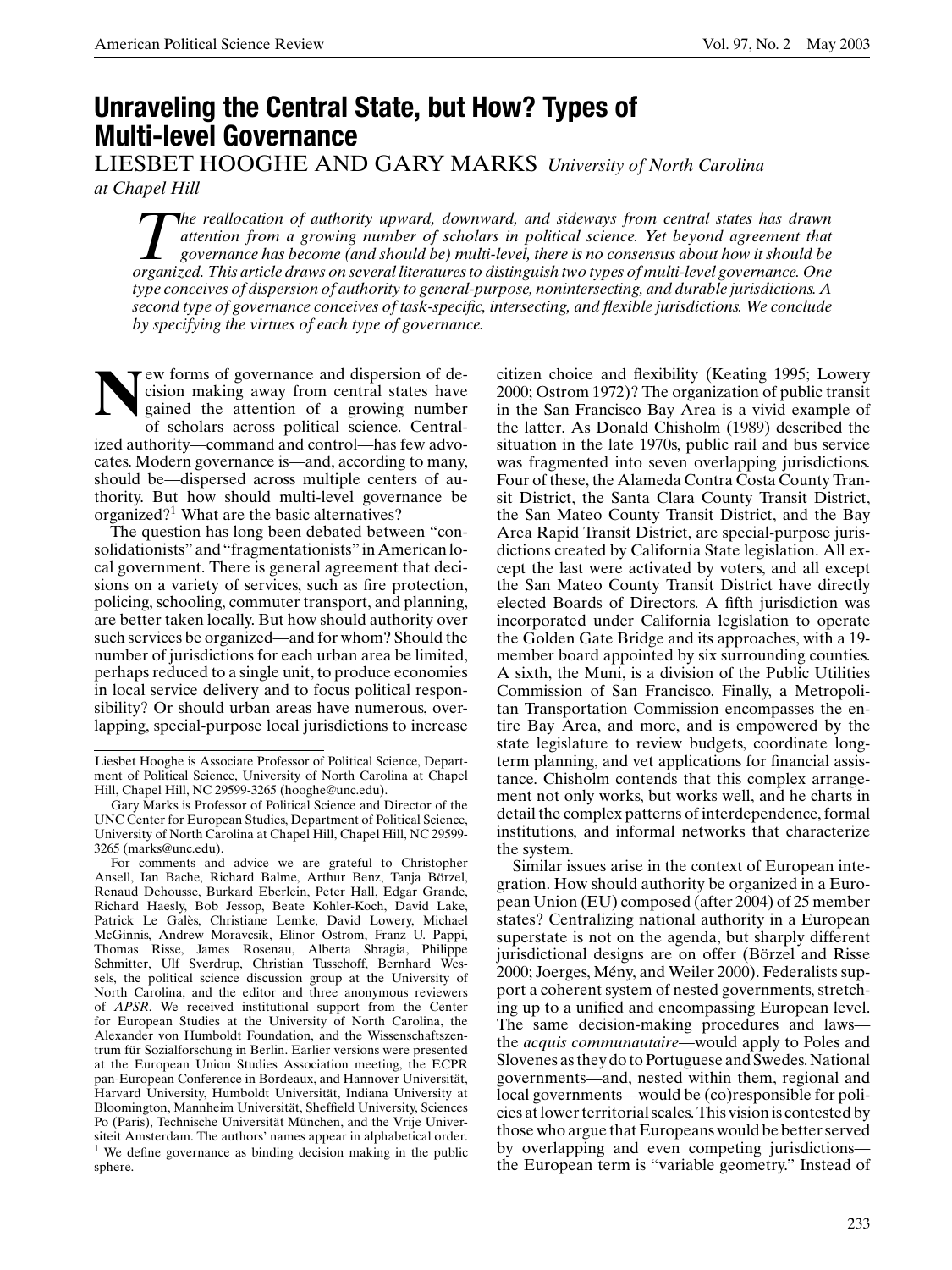a single continent-wide jurisdiction, authority would be spliced into multiple, functionally-specific, policy regimes with overlapping national memberships. Each country would choose the jurisdictions to which it would belong (Eichenberger and Frey 2001). The same principle can be applied to citizens who would be members of one or more of a variety of publicly-empowered organizations that would represent them on subsets of issues (Schmitter 2000).

We propose that issues of jurisdictional design are fractal. Similar choices arise at widely differing territorial scales. The diffusion of decision making away from the central state raises fundamental issues of design that, we argue, can be conceptualized as two contrasting types of governance. We claim that these types are logically coherent and that they represent alternative responses to fundamental problems of coordination. We conclude by arguing that these types of governance reflect distinct conceptions of community.

# **ISLANDS OF THEORIZING**

How have scholars in political science responded to the unraveling of central state control? One intellectual response to the diffusion of authority has been to stretch established concepts over the new phenomena. Scholars of federalism have applied their approach to power sharing among as well as within states. International relations scholars are extending theories of international regimes to include diffusion of authority within states. Another response has been to create entirely new concepts, such as multi-level governance, polycentric governance, multiperspectival governance, condominio, and fragmegration. Table 1 lists five literatures and the terms they have generated for diffusion of authority. We describe them as islands because the density of communication within each of them is much higher than that among them.

One such island is European Union studies, where the label multi-level (or multitiered) governance is common currency among scholars and decision makers.<sup>2</sup> Multi-level governance initially described a "system of continuous negotiation among nested governments at several territorial tiers—supranational, national, regional and local" that was distinctive of European Union structural policy (Marks 1993, 392; Hooghe 1996), but the term is now applied to the European Union more generally (e.g., Bache and Flinders n.d.; Grande 2000; Hooghe and Marks 2001). Europeanists have also analyzed the diffusion of decision making to informal and overlapping

policy networks (e.g., Ansell 2000; Kohler-Koch and Eising 1999; Peterson 2001). Philippe Schmitter (1996) has developed Latinized terms, consortio and condominio, to describe novel possibilities for a non-state order in Europe. While some conceive multi-level governance as an *alternative* to hierarchical government, others view policy networks as nested in formal government institutions (Peters and Pierre 2000; Rhodes 2000).

Reconfiguring authority has been a major topic for international relations scholars. Literature on multilateral cooperation and global governance has sought to specify the conditions under which national governments create international regimes. A classic point of departure is Robert Keohane's 1982 article in *International Organization*, which analyzes demand and supply for international regimes to reduce transaction costs and limit asymmetrical uncertainty. More recently, scholars have begun to examine how globalization facilitates the diffusion of political authority to subnational and international institutions (Kahler and Lake 2003; Nye and Donahue 2000). Others focus on the proliferation of nongovernmental actors in international governance (e.g., Keck and Sikkink 1998; O'Brien et al. 2000; Risse-Kappen 1995).

This literature asks whether and how these developments challenge Westphalian statehood (Caporaso 2000; Keohane and Nye 2000; for a skeptical view, see Krasner 1999). Some international relations (IR) scholars claim that they unbundle territoriality by breaking the umbilical cord between territory and authority. John Ruggie (1993, 149) compares the outcome to medieval rule with its patchwork of overlapping and incomplete rights. James Rosenau (1997) argues that national governments are losing ground to networks of corporations, nongovernmental organizations, professional societies, and advocacy groups, alongside governments. These "spheres of authority" ensure compliance but they are nonhierarchical, fluid, mostly nongovernmental, and often nonterritorial.

An extensive literature on federalism examines the optimal allocation of authority across multiple tiers of government and how governments at different levels interact. An appreciation of the benefits of decentralization—summarized by Wallace Oates' (1999, 1122) decentralization theorem underlies much of this literature. These scholars speak of multi-level governance or government (Benz 2000; Simeon and Cameron 2000; Wright 1987, 2001), multicentered governance (Kincaid 2001; Nicolaidis 2001), multiple jurisdictions (Oates 1972; Tullock 1969), and matrix of decision making (Elazar 1987). In recent years, this literature has been extended in several directions. Several writers employ concepts drawn from federalism to shed light on supranational regimes, in particular, the European Union (e.g., Inman and Rubinfeld 1992; Sbragia 1993; Scharpf 1988). There has also been a major effort to measure regional and local decentralization across developed and developing countries (e.g., Garman, Haggard, and Willis 2001; Rodden 2002, n.d.; Treisman 1999). Finally, deductive theorists

<sup>2</sup> European Commission president Romano Prodi (2001) has called for "more effective multi-level governance in Europe. ... The way to achieve real dynamism, creativity and democratic legitimacy in the European Union is to free the potential that exists in multi-layered levels of governance." In its 2001 *White Paper on Governance*, the European Commission (2001, 34–35) characterizes the European Union as one "based on multi-level governance in which each actor contributes in line with his or her capabilities or knowledge to the success of the overall exercise. In a multi-level system the real challenge is establishing clear rules for how competence is shared—not separated; only that non-exclusive vision can secure the best interests of all the Member States and all the Union's citizens."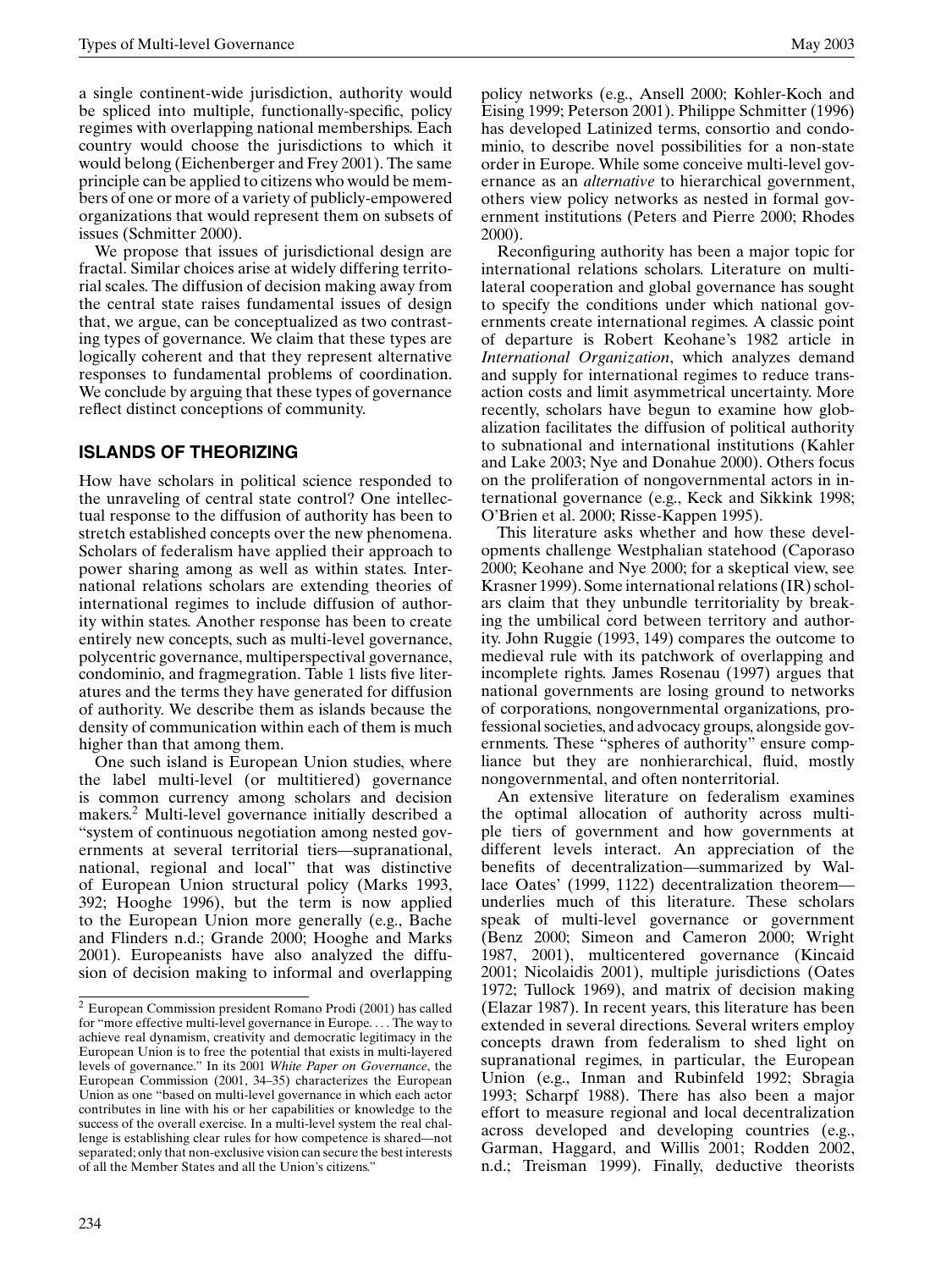| <b>TABLE 1. Against Unitary Government-Concepts</b>                                                                                                                                              |  |  |
|--------------------------------------------------------------------------------------------------------------------------------------------------------------------------------------------------|--|--|
| Multitiered, multi-level governance; network governance; consortio and condominio                                                                                                                |  |  |
| Multilateral cooperation; global governance; fragmegration; multiperspectival governance                                                                                                         |  |  |
| Multiple jurisdictions; multi-level government or governance; multicentered governance;<br>matrix of authority; decentralization; competing jurisdictions; market-preserving<br>federalism; FOCJ |  |  |
| Multiple local jurisdictions; fragmentation vs. consolidation; polycentric governance                                                                                                            |  |  |
| Polycentric governance; governance by networks; multi-level governance                                                                                                                           |  |  |
|                                                                                                                                                                                                  |  |  |

analyze multi-level governance in terms of supply and demand for jurisdictions. They challenge the efficiency of monopolistic, territorially fixed, and nested governments and propose instead flexible jurisdictions conceived as "voluntary coalitions for financing, choosing, and enjoying excludable public goods" (Casella and Weingast 1995, 15). Interjurisdictional competition informs Alessandra Casella's work on clubs (Casella and Frey 1992), Barry Weingast's (1995) market-preserving federalism, Bruno Frey's FOCJ (functional, overlapping, competitive jurisdictions) (Frey and Eichenberger 1999), and recent analyses of the number and size of nations (Alesina and Spolaore 1997; Hiscox and Lake 2002).

The study of local government in the United States and Western Europe bears directly on multi-level, polycentric governance. For over four decades, opposing views on the appropriate size and division of functions have structured debate on local and metropolitan governance (e.g., Dowding, John, and Biggs 1994; Foster 1997; Lowery 2000). An influential starting point is Tiebout's 1956 article, which establishes the claim that competition among multiple local jurisdictions leads to more efficient provision of local public services. Flexible governance arrangements and overlapping, polycentric, jurisdictions have constituted the central research agenda of the Indiana Workshop for several decades (McGinnis 1999a, 1999b, 2000; Ostrom, Bish, and Ostrom 1988). The benefits of "the competitive city" (Schneider 1989) are challenged by consolidationists who argue that efficiency and redistribution are better served by amalgamating numerous, overlapping, jurisdictions into a limited number of municipal governments (Downs 1994; Frug 1999; Lyons and Lowery 1989).

The debate between "two traditions" (Ostrom 1972) of diffusing authority has spilled into public policy. The question of how common goods can be created under multi-level governance is well established (Heritier ´ 2002). Some public policy analysts explore how market principles, participation on the part of societal actors, and deregulation create flexible, self-organizing, loosely coupled, "governance by networks" (Marin and Mayntz 1991). Such networks are hypothesized to reach into the international arena (Blatter 2001; Pappi and Henning 1999; Ronit and Schneider 1999). The generalizability of network governance is questioned by writers who emphasize that central government continues to steer decision making, albeit in cooperation with societal interests and subnational governments (Jeffery 1996). Peters and Pierre (n.d., 2–3) stress that the "'shift' towards multi-level governance should ... be conceived of as a gradual incremental development in which institutions still play a defining role in governing.... Multi-level governance [should not be] seen as an alternative but rather as a complement to intergovernmental relations defined in a regulatory framework."

# **FLEXIBLE GOVERNANCE**

These literatures share a basic postulate: dispersion of governance across multiple jurisdictions is *more flexible* than concentration of governance in one jurisdiction. Efficient governance adjusts jurisdictions to the trade-off between the virtues and the vices of centralization (Alesina and Spolaore 1997; Marks and Hooghe 2000).<sup>3</sup> Large (i.e., territorially extensive) jurisdictions have the virtue of exploiting economies of scale in the provision of public goods, internalizing policy externalities, allowing for more efficient taxation, facilitating more efficient redistribution, and enlarging the territorial scope of security and market exchange. Large jurisdictions are bad when they impose a single policy on diverse ecological systems or territorially heterogeneous populations.

One criticism of centralized government is that it is insensitive to varying scale efficiencies from policy to policy. Economies of scale are more likely to characterize the production of capital-intensive public goods than of labor-intensive services because economies accrue from spreading costs over larger outputs (Oakerson 1999). So economies of scale in military defense and physical infrastructure are far greater than in education. Large-scale jurisdictions make sense for the former; small-scale jurisdictions for the latter.

Efficiency requires that a policy's full effects positive and negative—be internalized in decision making. Externalities arising from a policy to impede global warming encompass the entire planet, but those involving waste management, water quality control, nature preservation, or urban planning, for example, are local or regional. Under multi-level governance,

<sup>&</sup>lt;sup>3</sup> To say that multi-level governance is more efficient than centralized government is not to say that efficiency determines multi-level governance. Causal explanation of multi-level governance must come to grips with political factors, including party-political or distributional coalitions, legal constraints, path dependence, and identity (Marks and Hooghe 2000).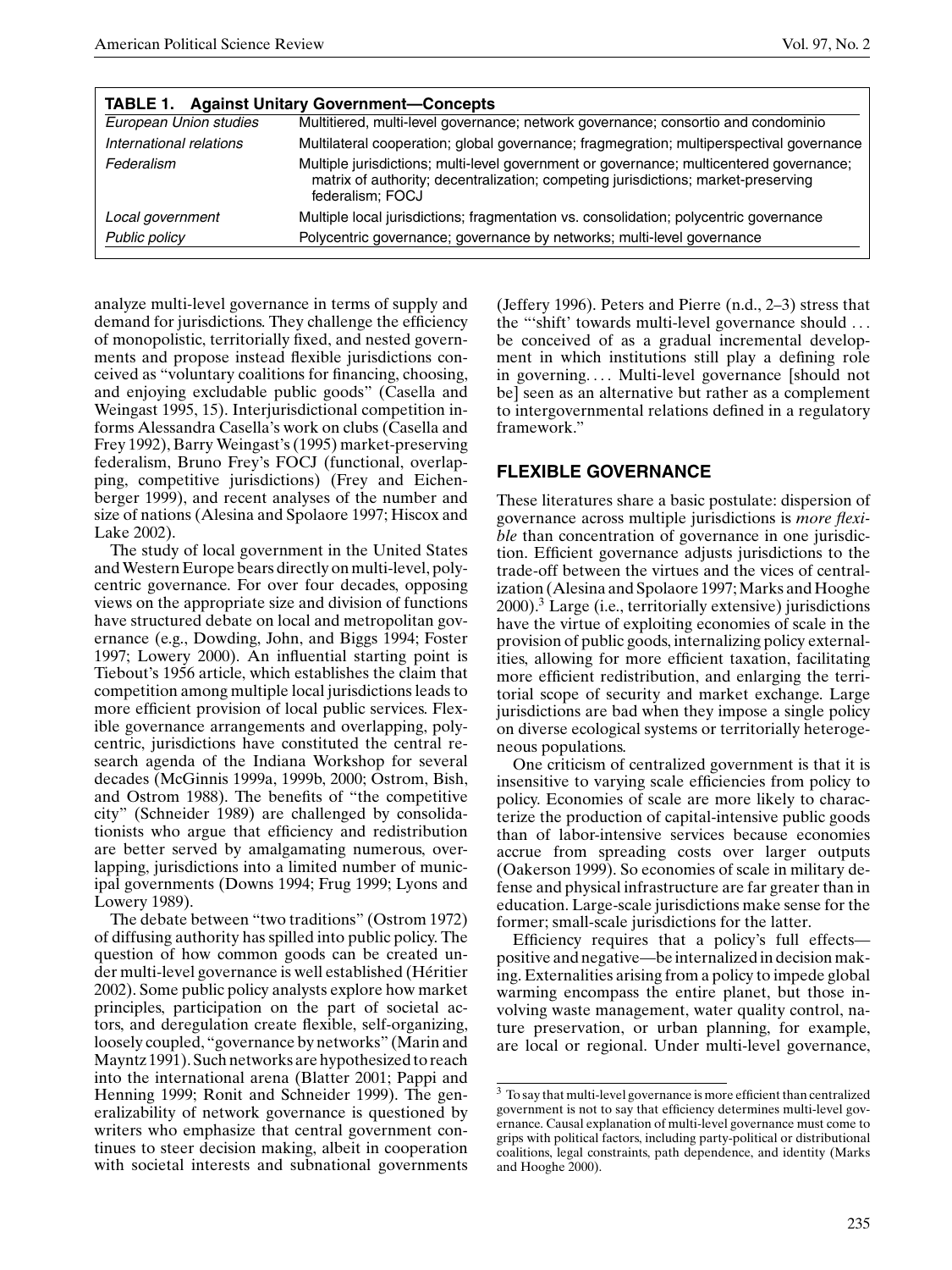| <b>Types of Multi-level Governance</b><br>TABLE 2. |                                                 |
|----------------------------------------------------|-------------------------------------------------|
| Tvpe I                                             | Type II                                         |
| General-purpose jurisdictions                      | Task-specific jurisdictions                     |
| Nonintersecting memberships                        | Intersecting memberships                        |
| Jurisdictions at a limited number of levels        | No limit to the number of jurisdictional levels |
| Systemwide architecture                            | Flexible design                                 |
|                                                    |                                                 |

jurisdictions can be custom designed with such variation in mind.

Centralized government is not well suited to accommodate diversity. Ecological conditions may vary from area to area. Controlling smog in a low-lying flat area surrounded by hills (such as Los Angeles) poses a very different policy problem than smog control in a high plateau such as Denver. Preferences of citizens may also vary sharply across regions within a state, and if one takes such heterogeneity into account, the optimal level of authority may be lower than economies of scale dictate. In short, multi-level governance allows decision makers to adjust the scale of governance to reflect heterogeneity.<sup>4</sup>

# **TWO TYPES**

Beyond the bedrock agreement that flexible governance must be multi-level, these is no consensus about how multi-level governance should be structured.

- Should jurisdictions be designed around particular *communities*, or should they be designed around par-
- ticular policy *problems*? Should jurisdictions *bundle* competencies, or should they be functionally *specific*? Should jurisdictions be *limited* in number, or should
- they *proliferate*? Should jurisdictions be designed to *last*, or should
- they be *fluid*?

Do answers to these questions hang together? Can one conceptualize logically coherent types that capture alternative jurisdictional arrangements?

We attempt to do this in the remainder of this article. Table 2 sets out types of multi-level governance drawn from the literatures described above. We label them simply Type I and Type II.<sup>5</sup> The first two attributes in the table concern variation among individual jurisdictions; the final two describe systemic properties.

Type I multi-level governance describes jurisdictions at a limited number of levels. These jurisdictions international, national, regional, meso, local—are general-purpose. That is, they bundle together multiple functions, including a range of policy responsibilities and, in many cases, a court system and representative institutions. The membership boundaries of such jurisdictions do not intersect. This is the case for jurisdictions at any one level, and it is the case for jurisdictions across levels. In Type I governance, every citizen is located in a Russian Doll set of nested jurisdictions, where there is one and only one relevant jurisdiction at any particular territorial scale. Territorial jurisdictions are intended to be, and usually are, stable for periods of several decades or more, though the allocation of policy competencies across jurisdictional levels is flexible.

Type II multi-level governance is distinctly different. It is composed of specialized jurisdictions. Type II governance is fragmented into functionally specific pieces—say, providing a particular local service, solving a particular common resource problem, selecting a particular software standard, monitoring the water quality of a particular river, and adjudicating international trade disputes. The number of such jurisdictions is potentially huge, and the scales at which they operate vary finely. There is no great fixity in their existence. They tend to be lean and flexible—they come and go as demands for governance change.

In the following section we set out a functional argument explaining why these types coexist. But first, we describe them in more detail and ground them in their respective literatures.

# **Type I Governance**

The intellectual foundation for Type I governance is federalism, which is concerned with power sharing among a limited number of governments operating at just a few levels. Federalism is concerned chiefly with the relationship between central government and a tier of nonintersecting subnational governments. The unit of analysis is the individual government, rather than the individual policy. In the words of Wallace Oates (1999, 1121), dean of fiscal federalism, "The traditional theory of fiscal federalism lays out a general normative framework for the assignment of functions to different levels of government and the appropriate fiscal instruments for carrying out these functions." The framework is systemwide, the functions are bundled, and the levels of government are multiple but limited in number. Type I governance shares these basic characteristics, but does not necessarily exist only within individual states. We discuss these characteristics in turn.

*General-Purpose Jurisdictions.* Decision-making powers are dispersed across jurisdictions but bundled

<sup>4</sup> Other hypothesized benefits of multi-level governance are that it provides more complete information of constituents' preferences, is more adaptive in response to changing preferences, is more open to experimentation and innovation, and facilitates credible commitments (Majone 1998; Weingast 1995). Costs of multi-level governance are seen to arise from incomplete information, interjurisdictional coordination, interest-group capture, and corruption (Foster 1997; Gray 1973; Lowery et al. 1995; Cai and Treisman 2001).

<sup>5</sup> We resist the urge to give proper names to these types and so add terminological complexity to an already jargon-laden subject. For those who prefer substantive labels, we suggest "general-purpose jurisdictions" and "task-specific jurisdictions."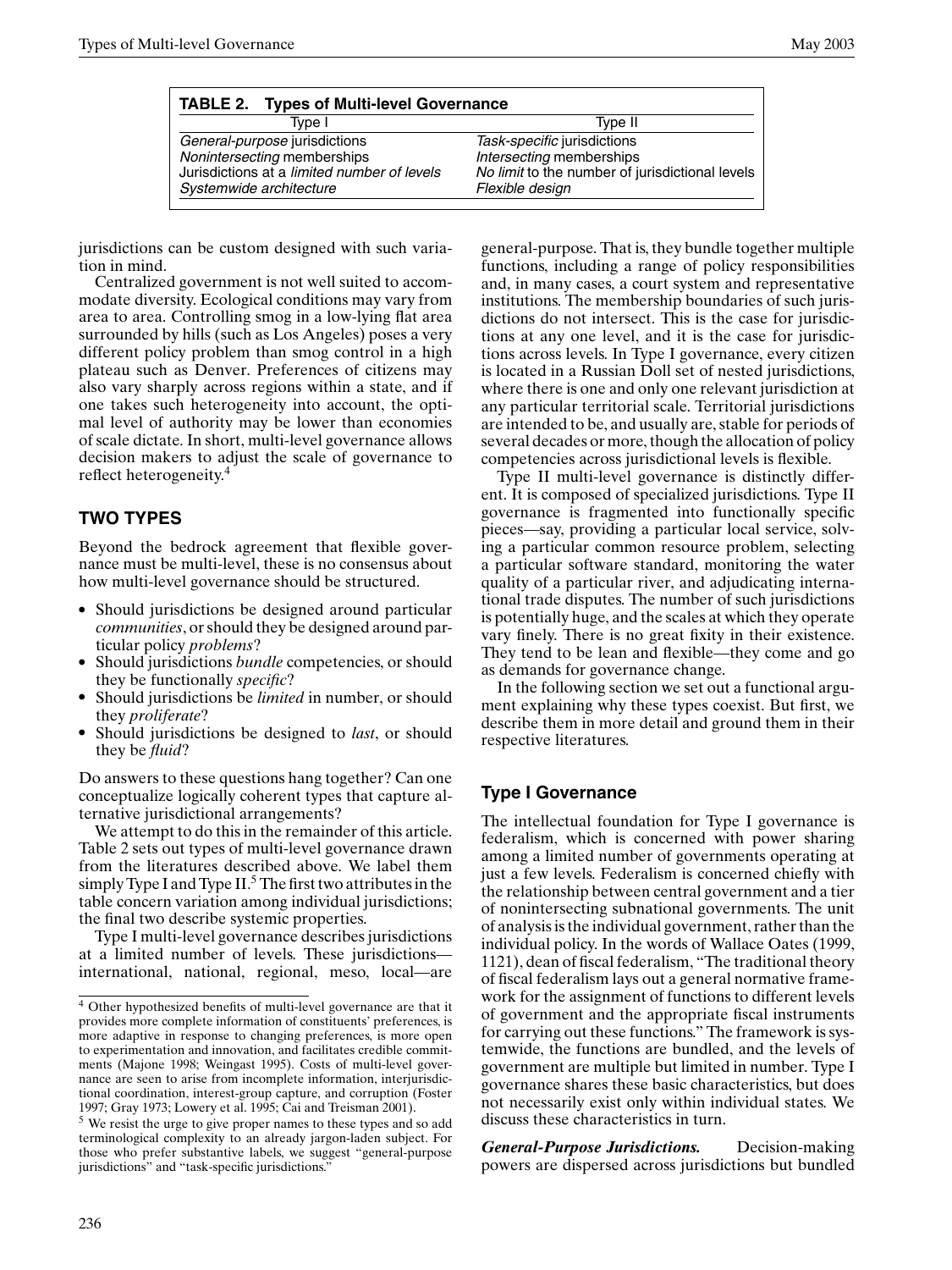in a small number of packages. Federalists and students of intergovernmental relations tend to emphasize the costs of decomposing authority into disparate packages. This idea is especially strong in Europe, where local government usually exercises "a wide spread of functions, reflecting the concept of general-purpose local authorities exercising comprehensive care for their communities" (Norton 1991, 22).

*Nonintersecting Memberships.* Type I jurisdictions are characterized by nonintersecting memberships.<sup>6</sup> Membership is usually territorial, as in national states, regional, and local governments, but it can also be communal, as in consociational polities.<sup>7</sup> Such jurisdictions are defined by durable boundaries that are nonintersecting at any particular level. Moreover, the memberships of jurisdictions at higher and lower tiers do not intersect. This extends the Westphalian principle of exclusivity into the domestic arena (Caporaso 2000). The same principle is present in the international arena, where the United Nations, the World Trade Organization, and the European Union encompass national states.<sup>8</sup>

The key systemic characteristics of Type I governance are as follows.

*Limited Number of Jurisdictional Levels.* Type I governance organizes jurisdictions at just a few levels. Among students of intergovernmental relations, it is common to distinguish a local, an intermediate, and a central level (John 2001).

*Systemwide, Durable Architecture.* One does not arrive at general-purpose, nonintersecting, and nested jurisdictions by accident. Systemic institutional choice is written all over Type I governance. In modern democracies, Type I jurisdictions usually adopt the *trias politicas* structure of an elected legislature, an executive (with a professional civil service), and a court system. As one moves from smaller to larger jurisdictions, the institutions become more elaborate but the basic structure is similar. Though the institutions of the U.S. federal government are far more complex than those of a French town, they resemble each other more than they do the Type II arrangements described below.

Type I jurisdictions are durable. Jurisdictional reform—that is, creating, abolishing, or radically adjusting new jurisdictions—is costly and unusual. Such change normally consists of reallocating policy functions across existing levels of governance. The institutions responsible for governance are sticky, and they tend to outlive the conditions that brought them into being.

# **Type II Governance**

An alternative form of multi-level governance is one in which the number of jurisdictions is potentially vast rather than limited, in which jurisdictions are not aligned on just a few levels but operate at numerous territorial scales, in which jurisdictions are task-specific rather than general-purpose, and where jurisdictions are intended to be flexible rather than durable. This conception is predominant among neoclassical political economists and public choice theorists, but it also summarizes the ideas of several scholars of federalism, local government, international relations, and European studies.

*Task-Specific Jurisdictions.* In Type II governance, multiple, independent jurisdictions fulfill distinct functions. This leads to a governance system where "each citizen ... is served not by 'the' government, but by a variety of different public service industries.... We can then think of the public sector as being composed of many public service industries including the police industry, the fire protection industry, the welfare industry, the health services industry, the transportation industry, and so on" (Ostrom and Ostrom 1999, 88– 89). In Switzerland, where Type II governance is quite common at the local level, these jurisdictions are aptly called *Zweckverbande ¨* —goal-oriented/functional associations (Frey and Eichenberger 1999).

Type II governance is widespread at the local level. There are fairly detailed data on Switzerland, where Frey and Eichenberger identify six types of functional, overlapping, competitive jurisdictions that complement or compete with general-purpose local governments. These communes, of which there are about 5,000, perform specialized tasks, such as providing local schooling, electricity, gas, water, or street lighting. In addition, hundreds of intercommunal associations provide specialized public goods on a larger scale, including, for example, hospitals, nursing homes, or garbage collection. According to the authors' calculations, there were 178 such associations in the canton of Zurich alone in 1994 (Frey and Eichenberger 1999, 49–53). The closest functional equivalent in the United States consists of "special districts," which, as in Switzerland, have intersecting territorial boundaries and perform specific tasks. Special district governance is particularly dense in metropolitan areas: in 1992, the metropolitan area of Houston had 665 special districts; Denver, 358; and Chicago, 357 (Foster 1997, 122). Overall, the number of special districts has seen a threefold rise, from 12,340 in 1952 to 35,356 in 2002. Ninety-one percent of these are single-function districts, dealing with one of the following: natural resources, fire protection, water supply, housing, sewerage, cemeteries, libraries, parks and recreation, highways, hospitals, airports, electric power or gas supply, or public transit. These figures do not include several interstate special districts, such as the Delaware River and Bay Authority (operating the Delaware Memorial Bridge and the Cape May– Lewes Ferry connecting Delaware and New Jersey), the Chicago Gary Regional Airport Authority (involving

<sup>6</sup> While membership of Type I jurisdictions is nonintersecting, competencies are often shared or overlapping. There has, for example, been a secular trend away from compartmentalization in federal polities.

<sup>7</sup> Other examples of nonterritorial Type I governance are the clan system in Somalia, communal self-governance in the Ottoman empire, and religious self-governance in India.

 $8$  There are a few exceptions. For example, Greenland and the Faeroe Islands, self-governing parts of Denmark, are not members of the European Union.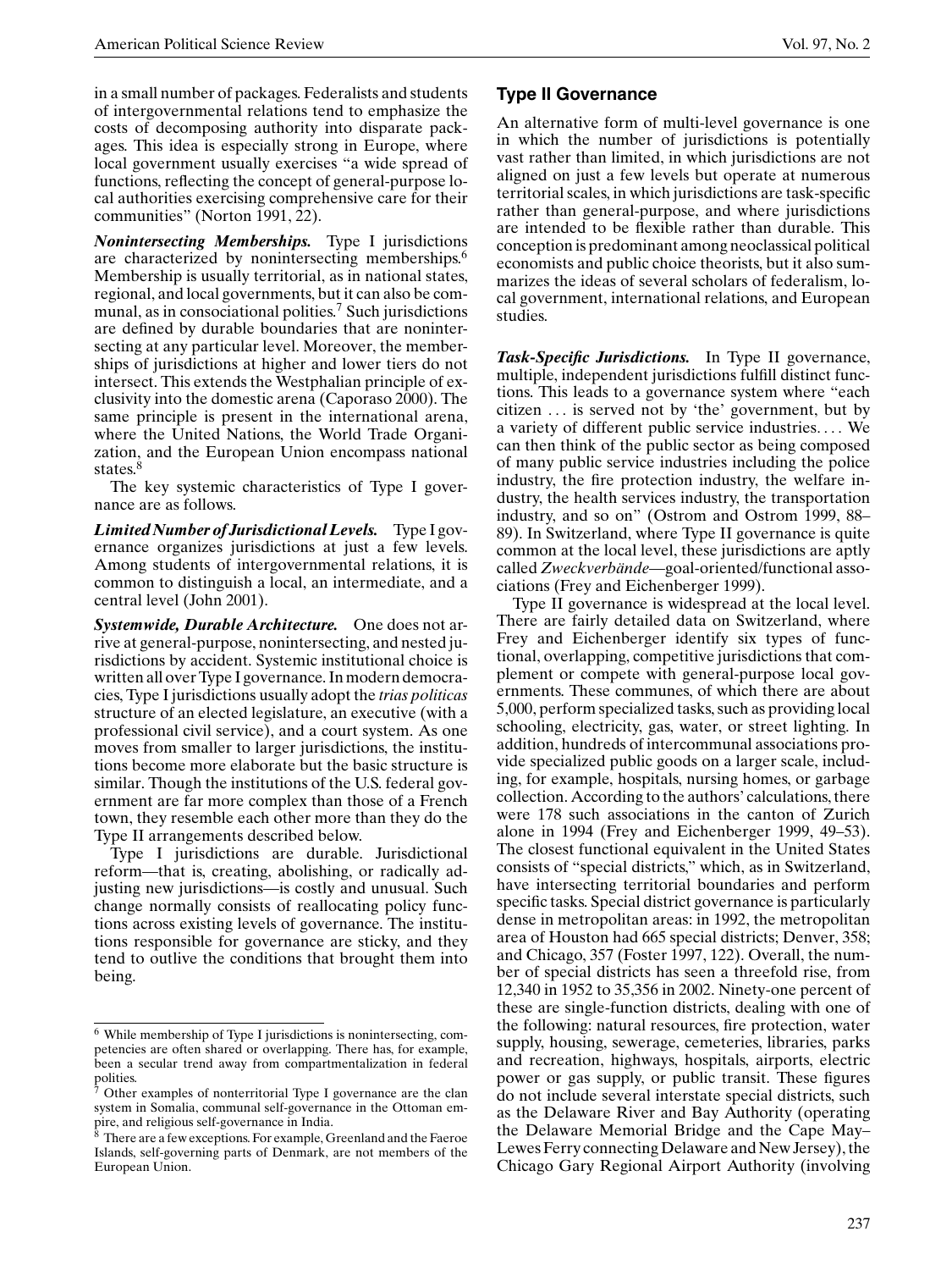Chicago, Illinois, and Gary, Indiana), and the Port Authority between New York and New Jersey; nor do they include independent school districts, of which there were more than 13,500 in 2002 (U.S. Bureau of the Census 1999, 2002).

*Intersecting Memberships.* "There is generally no reason why the smaller jurisdictions should be neatly contained within the borders of the larger ones. On the contrary, borders will be crossed, and jurisdictions will partly overlap. The 'nested,' hierarchical structure of the nation-state has no obvious economic rationale and is opposed by economic forces" (Casella and Weingast 1995, 13).

Frey and Eichenberger (1999) coin the acronym FOCJ (functional, overlapping, and competing jurisdictions) for this form of governance. "Polycentricity" was initially used to describe metropolitan governance in the United States, which has historically been considerably more fragmented than in Europe. It is now applied by Elinor and Vincent Ostrom as a generic term for the coexistence of "many centers of decisionmaking that are formally independent of each other" (Ostrom, Tiebout, and Warren 1961, 831). In the context of the European Union, Philippe Schmitter (1996, 136) uses the term *condominio* to describe "dispersed overlapping domains" having "incongruent memberships" that "act autonomously to solve common problems and produce different public goods."

Type II governance has the following systemic characteristics.

*Many Jurisdictional Levels.* Type II governance is organized across a large number of levels. Instead of conceiving authority in neatly defined local, regional, national, and international layers, public-choice students argue that each public good or service should be provided by the jurisdiction that effectively internalizes its benefits and costs. The result is jurisdictions on diverse scales—something akin to a marble cake. Students of Type II governance generally speak of multi- or polycentered governance, which, they feel, has less a ring of hierarchy to it than the term multi-level or multitiered governance.

One area where one finds a multiplicity of Type II jurisdictions is in densely populated frontier regions in North America and Western Europe. Ad hoc, problem-driven jurisdictions in the form of interregional commissions, task forces, and intercity agencies have mushroomed over the past three decades. In the Upper Rhine Valley, for example, the Swiss cantons of Basel-Land and Basel-Stadt, the French department Haut Rhin, and the German region Baden have developed a wide range of transnational jurisdictions, involving meetings of regional government leaders, a regional council of parliamentary representatives, a conference of city mayors, boards of regional planners, associations of local authorities, agricultural associations, chambers of commerce, cooperation projects among universities, joint research projects on regional climate change and biotechnology, teacher exchange programs, and school partnerships (Perkmann 1999; Weyand 1999). Dense cross-border cooperation has also emerged along the Californian/Mexican border and the U.S./Canadian border (Blatter 2001).

Type II governance has also proliferated in the international arena. A critic of the traditional statist view of governance describes this process as "fragmegration"—a neologism combining fragmentation and integration (Rosenau 1997). In his conception, there is no up or under, no lower or higher, no dominant class of actor but, rather, a wide range of public and private actors who collaborate and compete in shifting coalitions. The outcome is akin to Escher's famous lithograph of incongruously descending and ascending steps.

*Flexible Design.* Type II jurisdictions are intended to respond flexibly to changing citizen preferences and functional requirements. The idea is rooted in Tiebout's (1956) argument that mobility of citizens among multiple competing jurisdictions provides a functional equivalent to market competition. In a subsequent article, Ostrom, Tiebout, and Warren (1961) put the burden of mobility and change on jurisdictions rather than on citizens. According to Frey and Eichenberger 1999, 18, 41) "FOCJ ... are flexible units which are established when needed.... [And] FOCJ are discontinued when their services are no longer demanded as more citizens and communities exit and the tax base shrinks.... FOCJ are an institutional way to vary the size of public jurisdictions in order to minimize spillovers. A change in size is, therefore, a normal occurrence."

Type II governance is generally embedded in Type I governance, but the way this works varies. There is no general blueprint. The legal context is decisive for the density of special districts in the United States. A tally of district-enabling laws in California in the early 1980s counted 206 state statutes enabling 55 varieties of special districts for 30 government functions (Foster 1997, 11). No fewer than 200 pages of the most recent U.S. Census of Government were devoted to "a summary description" of local government variation across U.S. states (U.S. Bureau of the Census 1999, 73–277). Some districts are created by state legislatures, others are set up by one or more counties or municipalities, while others are initiated by a citizen petition. Special districts may be governed by appointed or elected boards; for some elected boards, only property owners rather than residents can vote. Some special districts levy taxes or fees, while others do not. The geographical scope varies from interstate to regional and submunicipal, but the majority of special districts (a) are smaller than the county *and* (b) overlap with other local governments (Foster 1997, 9–15). In Switzerland, some local Type II jurisdictions have the power to tax, while others do not, and some, but not all, governing boards are directly elected. The territorial boundaries and conditions for membership vary from jurisdiction to jurisdiction (Frey and Eichenberger 1999). The result is a baroque patchwork of Type II jurisdictions overlaying a nested pattern of Type I jurisdictions.

Task-specificity and impermanence are common features of international regimes. Type II governance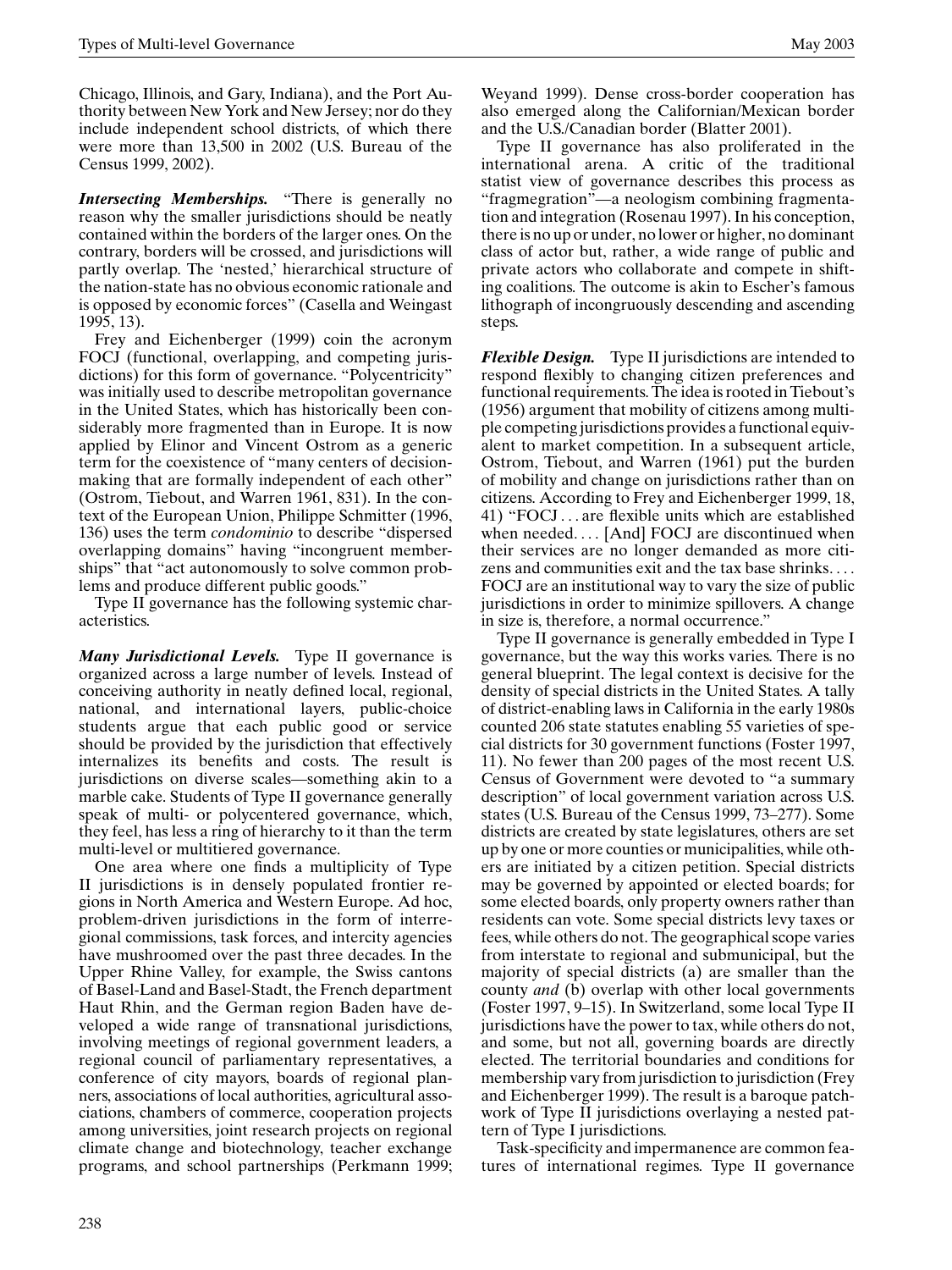is ubiquitous in efforts to internalize transnational spillovers in the absence of authoritative coordination. For example, more than 150 environmental treaties have been agreed among states, half of them since 1970 (Clark 2000). The territorial scale of these regimes varies from global to regional. Most target functionally specific policy problems ranging from aircraft engine emissions, climate change, ozone layer protection, and shipment of hazardous waste to whaling, migratory species, tropical timber, etc. However, few are neatly insulated. Their functions often overlap, as has been demonstrated in the case of the international Convention on Biological Diversity and the trade-related aspects of intellectual property rights under the World Trade Organization (Rosendal 2001).

A recent count of international governmental organizations shows steep growth over the past 50 years, from 70 in 1940 to more than one thousand in the 1980s. However, of 1,063 organizations existing in 1981, only 723 survived a decade later, while an additional 400 or so came into being (Shanks, Jacobson, and Kaplan 1996, 143). This fluidity stands in stark contrast to Type I jurisdictions. A study of American federal bureaucracies found that two-thirds of federal agencies in existence in 1923 were still active 50 years later. The mortality rate for Type I domestic bureaucracies is estimated to be five times lower than for international governmental organizations (Kaufman 1976; cited in Shanks, Jacobson, and Kaplan 1996, 143).

### **THE COORDINATION DILEMMA**

The chief benefit of multi-level governance lies in its scale flexibility. Its chief cost lies in the transaction costs of coordinating multiple jurisdictions. The coordination dilemma confronting multi-level governance can be simply stated: To the extent that policies of one jurisdiction have spillovers (i.e., negative or positive externalities) for other jurisdictions, so coordination is necessary to avoid socially perverse outcomes. We conceive this as a *second-order* coordination problem because it involves coordination among institutions whose primary function is to coordinate human activity.

Second-order coordination costs increase exponentially as the number of relevant jurisdictions increases. Fritz Scharpf has probed the conditions of interjurisdictional coordination, and it seems to us fitting to describe this basic dilemma as Scharpf's (1997, 70) law: "As the number of affected parties increases... negotiated solutions incur exponentially rising and eventually prohibitive transaction costs."

The simplest way to understand this is to think through the impact of increasing numbers of players in an iterated prisoners' dilemma. A two-player iterated game provides certainty of repeated interaction, and this permits strategies based on tit for tat to punish defection effectively. As the number of actors rises, it becomes harder to punish defectors. Free riding is the dominant strategy for large groups in the absence of a leviathan or of countervailing norms that can induce actors to monitor and punish defection. This is, in a nutshell, the coordination dilemma of multi-level governance.

How can multi-level governance deal with the coordination dilemma? One strategy is to *limit the number of autonomous actors* who have to be coordinated by limiting the number of autonomous jurisdictions. The second is to *limit interaction among actors* by splicing competencies into functionally distinct units.

The first strategy underpins Type I governance. Type I governance describes a limited number of multitask, general-purpose jurisdictions with nonintersecting borders. By bundling competencies together, Type I governance gains the benefits of varying territorial scale while minimizing the number of jurisdictions that have to be coordinated. Type I governance is bundled multi-level governance.

Type I governance constrains the number of jurisdictions according to the following design principles.

- *Nonintersecting memberships*. Jurisdictional memberships at the same territorial level do not overlap. Nonintersecting membership limits the need for jurisdictional coordination horizontally at any level and, vertically, across levels. *Cascading jurisdictional scale*. The territorial scale
- of jurisdiction decreases sharply across levels. European Union countries have between two and five subnational levels, described by the European Commission in terms of a common rubric, the *Nomenclature des unites territoriales statistiques ´* (NUTS) (Eurostat 1999, 27). The median population represented in the first level, NUTS 1 jurisdictions, is 3.89 million; that in the second level, NUTS 2 jurisdictions, is 1.42 million; NUTS 3 jurisdictions have a median population of 369,000; the median population in NUTS 4 is 48,000; and at the lowest level, NUTS 5, it is 5,100. In the United States, the corresponding median population is 3.76 million for states, 69,600 for counties, and 8,800 for subcounties. A cascading jurisdictional scale spreads governance across vastly different scales but limits the total number of subnational levels to three, four, or, at most, five tiers.<sup>9</sup>
- *General-purpose jurisdictions*. A logical corollary is that authoritative competencies are bundled into a small number of extensive packages at each level. Type I governance disperses authority across widely different levels and constrains the number of levels by making the jurisdictions at each level multi-
- purpose. *Systemwide architecture*. The pyramidal structure of Type I governance lends itself to hierarchical direction. Most Type I governance systems are bound together by a single court system with ultimate authority to adjudicate among contending jurisdictions.

The alternative approach is to limit coordination costs by constraining interaction across jurisdictions. Type II governance sets no ceiling on the number of

<sup>&</sup>lt;sup>9</sup> These are intercountry or interstate medians. We first calculate country (or state) average populations at each jurisdictional level and then take the figure for the median country (or state).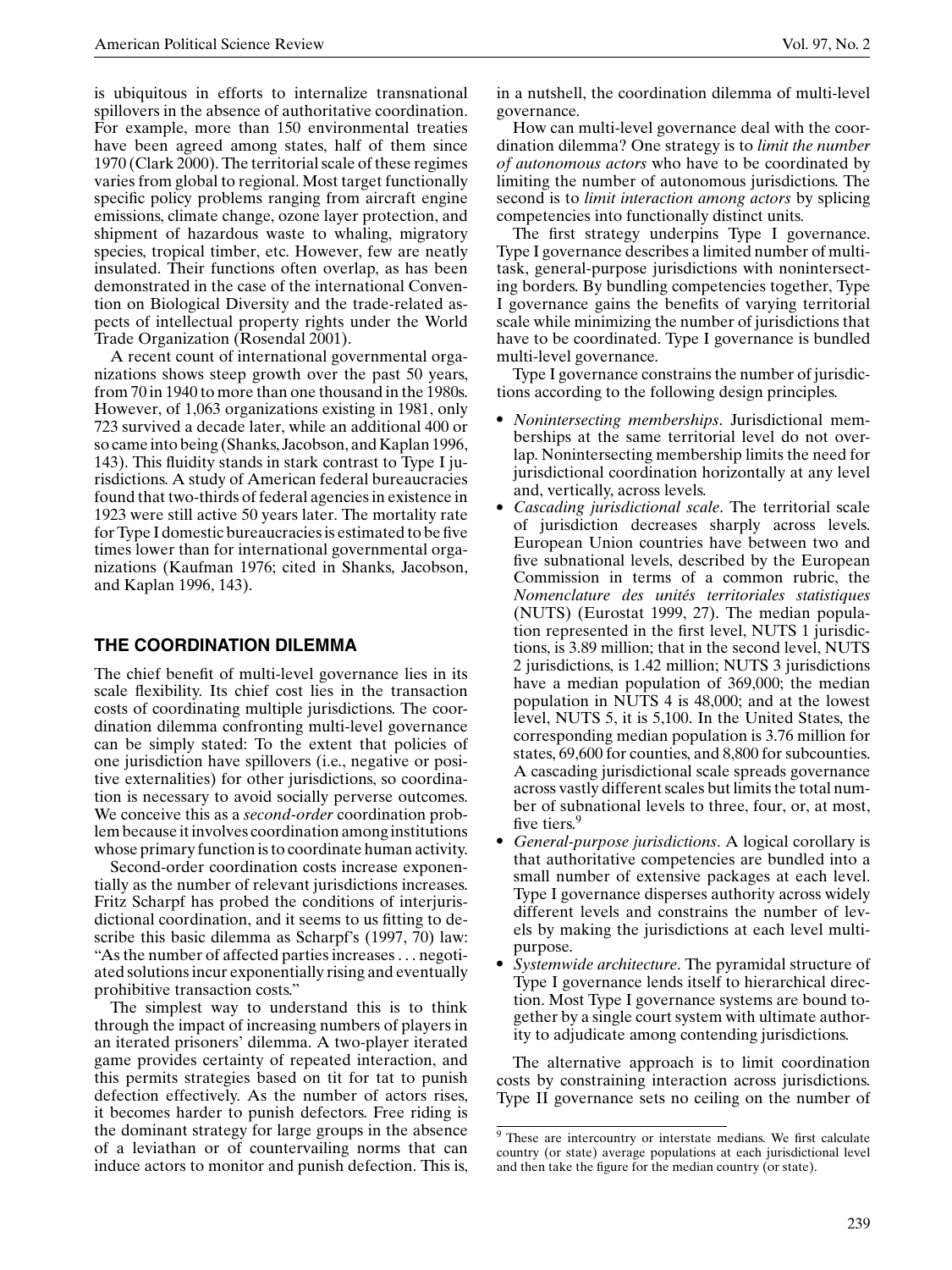jurisdictions but spawns new ones along functionally differentiated lines. As a result, externalities across jurisdictions are minimized. This is an exact corollary to Herbert Simon's (1996, 178) notion of "nearly decomposable" structures. Simon argues that tasks within an organization should be distributed so that the share of internal interactions within constituent units is maximized and the share of external interactions minimized. The idea, applied to jurisdictional design, is to distribute tasks so that the short-run behavior of actors across different jurisdictions is more or less independent from that of others, while their long-run behavior is connected only in the aggregate.<sup>10</sup>

How can decomposability be attained in policy provision? How, in other words, can one break up policymaking into discrete pieces with minimal external spillover? The following design principles characterize Type II governance.

- *Functional specificity*. Specific, functionally distinct competencies are hived off and insulated. In this way, externalities—and therefore interdependence—among jurisdictions are minimized. The assumption that all significant costs and benefits are internalized within the jurisdiction is a foundation of Type II governance theory, including Tiebout's (1956) theory of jurisdictional competition, Buchanan's (1965) theory of clubs, and Oates' analysis of metropolitan competition (Oates and
- Schwab 1988). *Flexible, policy-specific, architecture*. Type II governance is designed with respect to particular policy problems—not particular communities or constituencies. Institutional design—the scope of a jurisdiction, its mode of decision making, adjudication, and implementation—can thus be adapted to particular policy problems.

The gist of this line of thinking is that Type I and Type II governance are good at different things and coexist because they are complementary. The result is a fluctuating number of relatively self-contained, functionally differentiated Type II jurisdictions alongside a more stable population of general-purpose, nested Type I jurisdictions.

# **INTRINSIC VS. EXTRINSIC COMMUNITY**

Yet Type I and Type II governance are not merely different means to the same end. They embody contrasting conceptions of community. Type I jurisdictions are usually based on encompassing communities. Such communities are often territorial, but they may also be based on membership of a particular religious or ethnic group. In either case, the jurisdiction satisfies a preference for collective self-government, a good that is inde-

pendent of citizens' preferences for efficiency or for any particular policy output. Disputes about Type I jurisdictional boundaries usually cannot be settled by comparative evaluations of the efficiency of competing jurisdictional arrangements in providing public goods but involve contending conceptions of community as well.

Type I jurisdictions are often rooted in communal identity. Historically, the development of national states has gone hand in hand with nationalism. The strongest pressures for multi-level governance within such states have come from regionally based national minorities. Recent research indicates that support among European citizens for European integration is closely associated with the extent to which they identify with Europe. The most trenchant opposition to European integration comes from populist right parties defending national community and national sovereignty against foreign influences (Hooghe, Marks, and Wilson 2002).

Correspondingly, Type I governance is oriented to voice, rather than to exit. Type I jurisdictions have extensive institutional mechanisms to deal with conflict, including zero-sum conflict about basic values. Because they bundle policies together, Type I jurisdictions are able to benefit from scale economies in the provision of democratic institutions. Issue bundling facilitates distributional bargaining, logrolling, and side payments.

Exit, on the other hand, is difficult and is not conceived as a feasible option for those who disagree with the government. Exit in a Type I world usually means moving from one locality, region, or country to another. Where jurisdictions are designed around religion or group membership, exit demands that one change one's identity.

Type II jurisdictions are more pliable. They are set up to solve particular policy problems, such as managing a common pool resource, setting a technical standard, managing an urban service, or shipping hazardous waste. The constituencies of Type II jurisdictions are individuals who share some geographical or functional space and who have a common need for collective decision making—e.g. as irrigation farmers, public service users, parents, exporters, homeowners, or software producers. These are not communities of fate; membership is voluntary, and one can be a member of several such groups. They are akin to the optimal jurisdictions described by Martin McGuire (1974, 132) generated by "common advantages people may find in producing, exchanging, or consuming some good which they value." Membership in such functional communities is extrinsic; it encompasses merely one aspect of an individual's identity.

Many Type II jurisdictions facilitate entry and exit to create a market for the production and consumption of a public good. Most do not seek to resolve fundamental disagreements by deliberation but, instead, avoid them altogether by allowing individuals to choose among competing jurisdictions.<sup>11</sup> Proponents of

<sup>10</sup> The extent to which one can achieve this is contested. Chisholm (1989, 63) is sanguine that "in general most systems are decomposable," but others argue that coordination is a problem (e.g., Peters [1996] and Rosendal [2001]). There is general agreement, however, that policies are self-sufficient. Type II jurisdictions are designed to minimize interactions, but they must still face the difficulty of producing interjurisdictional cooperation.

<sup>11</sup> Not always, though. In *Governing the Commons* Elinor Ostrom (1990) describes several common pool resource arrangements with deliberative–democratic decision making. As Ostrom observes, such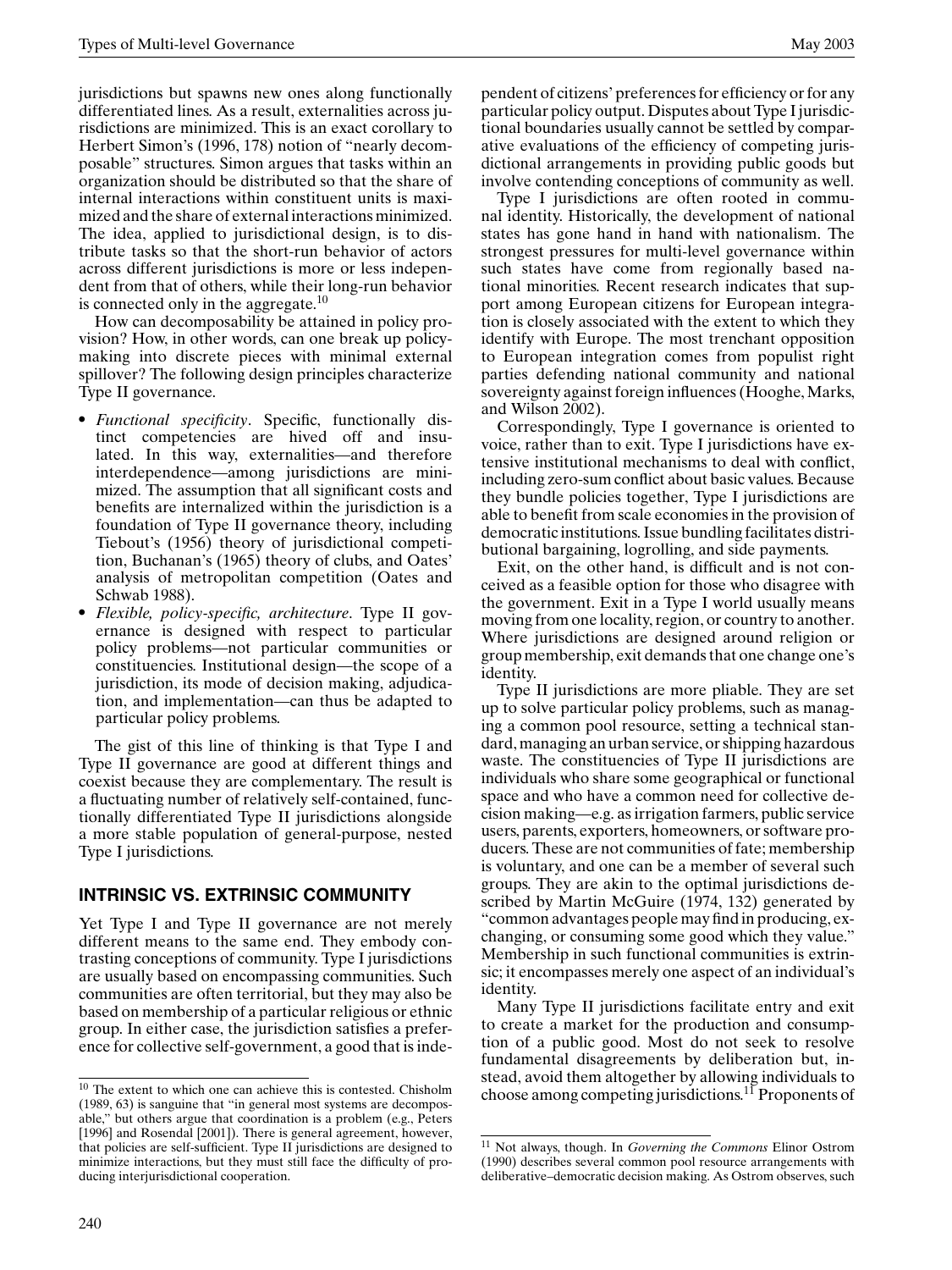competing arrangements like to say that Type I jurisdictions choose citizens, while citizens choose Type II jurisdictions.

### **CONCLUSION**

Political science has had far more to say about *how* collective decisions can and should be made than about *for whom* they can and should be made. Answers to the "how" question have narrowed because there is no legitimate alternative to liberal democracy. Debate centers on the merits of alternative democratic designs. But there is little consensus about jurisdictional design—the "for whom" question. Central states are shedding authority to supranational and subnational authorities, but what kinds of jurisdictional architecture might emerge?

We make no claim to originality. The types we describe are distilled from research in local government, federalism, European integration, international relations, and public policy. Type I and Type II governance arise—under different guises and with different labels—as fundamental alternatives in each of these fields. Specialists will surely wish to make finer distinctions than the ones we draw. There is an extensive literature on variation within each type. Our belief is that a logically consistent schema setting out basic institutional options can help situate one's work in a larger intellectual enterprise. In the process, we hope that we raise in the reader's mind many more questions than we can possibly answer. How do these types coexist? What are their dynamic properties? How is democracy limited or enabled in each institutional setup?

The types of governance that we conceive share one vital feature: They are radical departures from the centralized state. However, they diffuse authority in contrasting ways. The first type of governance—we label this Type I—bundles competencies in jurisdictions at a limited number of territorial levels. These jurisdictions form part of a systemwide plan: They are mutually exclusive at each territorial level, and the units at each level are perfectly nested within those at the next higher level. Jurisdictional design generally corresponds to communal identities: Each jurisdiction caters to an encompassing group or territorial community. These jurisdictions are oriented to voice rather than to exit. Type I governance reflects a simple design principle: Maximize the fit between the scale of a jurisdiction and the optimal scale of public good provision while minimizing interjurisdictional coordination by (a) creating inclusive jurisdictions that internalize most relevant externalities and (b) limiting the number of jurisdictional levels.

Type II governance also limits the transaction costs of interjurisdictional coordination, but it does so in a

fundamentally different way, by splicing public good provision into a large number of functionally discrete jurisdictions. But these jurisdictions do not conform to an overarching blueprint. Rather, each is designed to address a limited set of related problems. Type II jurisdictions are task-driven. Hence, the same individual may be part of several overlapping and intersecting jurisdictions. Membership in Type II jurisdictions tends to be conditional and extrinsic. Type II jurisdictions are often designed to have low barriers to entry and exit so as to engender competition among them.

As we conceptualize them here, these forms of governance represent very different ways of organizing political life. Type I governance is nonintersecting from the standpoint of membership; Type II governance is nonintersecting from the standpoint of tasks. The former is designed around human (usually territorial) community; the latter is designed around particular tasks or policy problems. The development of multi-level governance is commonly understood to be a general phenomenon in western democracies. We argue that fundamentally contrasting outcomes are at stake.

### **REFERENCES**

- Alesina, Alberto, and Enrico Spolaore. 1997. "On the Number and Size of Nations." *Quarterly Journal of Economics* 112: 1027–56.
- Ansell, Christopher. 2000. "The Networked Polity: Regional Development in Western Europe." *Governance* 12: 303–33.
- Bache, Ian, and Matthew Flinders, ed. N.d. *Multi-Level Governance in Theory and Practice*. Oxford: Oxford University Press. Forthcoming.
- Benz, Arthur. 2000. "Two Types of Multi-Level Governance: Intergovernmental Relations in German and European Union Regional Policy." *Regional and Federal Studies* 10: 21–44.
- Blatter, Joachim K. 2001. "Debordering the World of States: Towards a Multi-Level System in Europe and a Multi-Polity System in North America? Insights from Border Regions. *European Journal of International Relations* 7: 175–209.
- Börzel, Tanja, and Thomas Risse. 2000. "Who Is Afraid of a European Federation? How to Constitutionalize a Multi-Level Governance System?" In *What Kind of Constitution for What Kind of Polity? Responses to Joschka Fischer*, ed. Christian Joerges, Yves Mény, and J. H. H. Weiler. Florence: European University Institute.
- Buchanan, James. 1965. "An Economic Theory of Clubs." *Economica* 32: 1–14.
- Cai, Hongbin, and Daniel Treisman. 2001. "State-Corroding Federalism: Interjurisdictional Competition and the Weakening of Central Authority." Unpublished ms.
- Caporaso, James A. 2000. "Changes in the Westphalian Order: Territory, Public Authority, and Sovereignty." *International Studies Review* 2: 1–28.
- Casella, Alessandra, and Bruno Frey. 1992. "Federalism and Clubs. Towards An Economic Theory of Overlapping Political Jurisdictions." *European Economic Review* 36: 639–46.
- Casella, Alessandra, and Barry R. Weingast. 1995. "Elements of a Theory of Jurisdictional Change." In *Politics and Institutions in an Integrated Europe*, ed. Barry Eichengreen, Jeffry Frieden, and Jürgen von Hagen. New York/Heidelberg: Springer Verlag, 11-41.
- Chisholm, Donald. 1989. *Coordination Without Hierarchy. Informal Structures in Multiorganizational Systems*. Berkeley: University of California Press.
- Clark, William C. 2000. "Environmental Globalization." In *Governance in a Globalizing World* ed. Joseph Nye and John D. Donahue. Washington, DC: Brookings Institution, 86–108.
- Dowding, Keith, Peter John, and Stephen Biggs. 1994. "Tiebout: A Survey of the Empirical Literature." *Urban Studies* 31: 767–97.
- Downs, Anthony. 1994. *New Visions for Metropolitan America*. Washington, DC: Brookings Institution.

jurisdictions tend to become magnets for solving a wide range of community problems. Once such institutions are in place, it may be more efficient to add governance functions to an existing jurisdiction than to create a new one. Democratic accountability of task-specific regimes is also discussed in IR (e.g., Nye and Donahue 2000 and Skogstad 2001).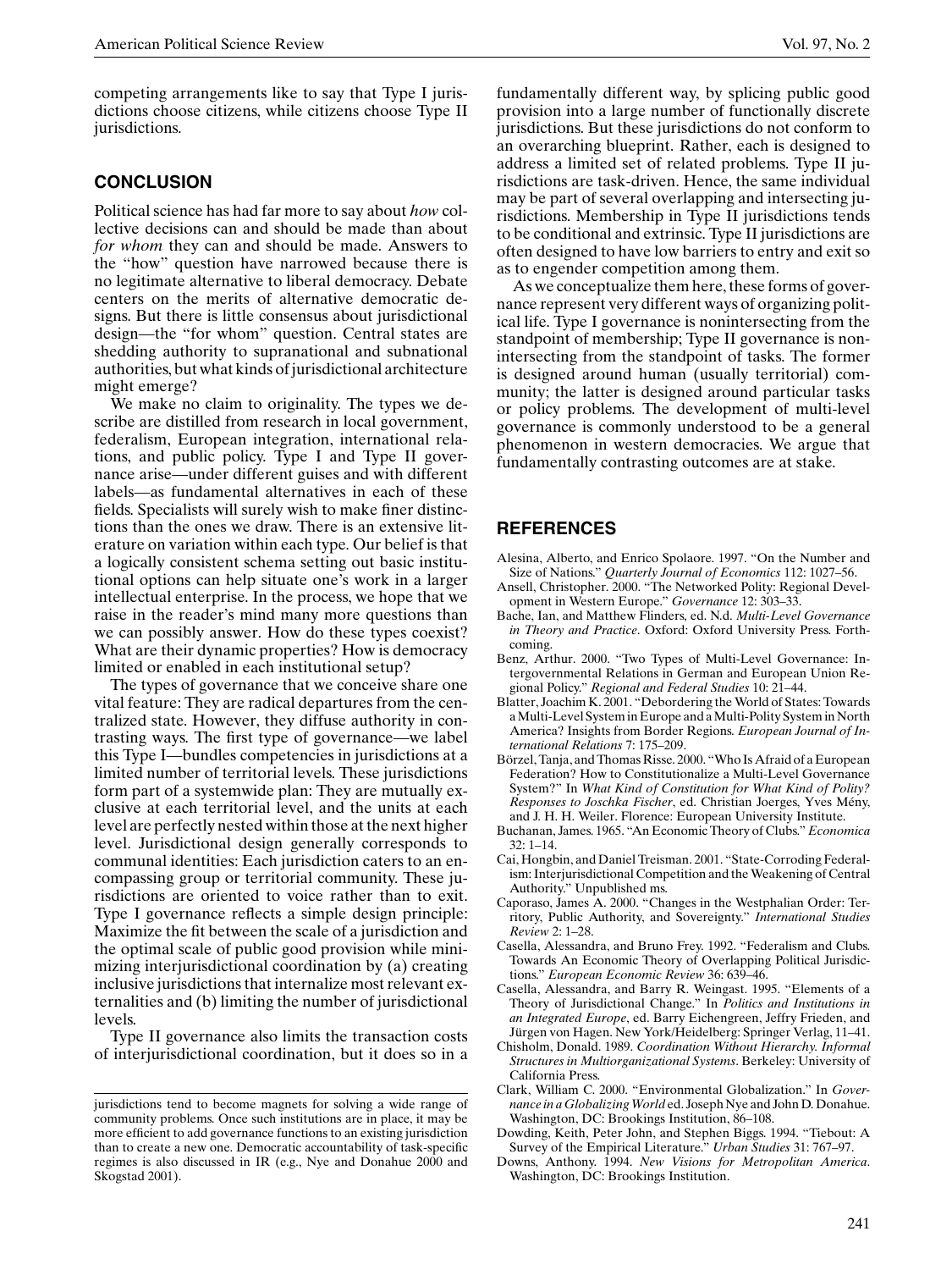- Eichenberger, Reiner, and Bruno Frey. 2001. "Enlarging the Union in Europe and Beyond. Towards Flexible and Democratic Integration via FOCJ." Unpublished ms.
- Elazar, Daniel J. 1987. *Exploring Federalism*. Tuscaloosa: University of Alabama Press.
- European Commission. 2001. *Enhancing Democracy: A White Paper on Governance in the European Union. Brussels*. <http://europa. eu.int/comm/governance/index en.htm> (March 31, 2002).
- Eurostat. 1999. *Regions: Nomenclature of Territorial Units for Statistics*. <http://europa.eu.int/comm/eurostat/Public/datashop/ print-catalogue/> (April 10, 2002).
- Foster, Kathryn A. 1997. *The Political Economy of Special-Purpose Government*. Washington, DC: Georgetown University Press.
- Frey, Bruno, and Reiner Eichenberger. 1999. *The New Democratic Federalism for Europe. Functional, Overlapping, and Competing Jurisdictions*. Cheltenham: Edward Elgar.
- Frug, Gerald. 1999. *City Making: Building Communities Without Building Walls*. Princeton, NJ: Princeton University Press.
- Garman, Christopher, Stephan Haggard, and Eliza Willis. 2001. "Fiscal Decentralization: A Political Theory with Latin American Cases." *World Politics* 53: 205–36.
- Grande, Edgar, ed. 2000. Wie problemlösungsfähig ist die Euro*pean Union? regieren im europaischen Mehrebenensystem ¨* . Baden-Baden: Nomos Verlag.
- Gray, Virginia. 1973. "Innovation in the States: A diffusion Study." *American Political Science Review* 67: 1174–85.
- Héritier, Adrienne, ed. 2002. Common Goods: Reinventing Euro*pean and International Governance*. Lanham, MD: Rowman and Littlefield.
- Hiscox, Michael, and David Lake. 2002. "Democracy and the Size of States." Unpublished ms.
- Hooghe, Liesbet, ed. 1996. *Cohesion Policy and European Integration: Building Multi-Level Governance*. Oxford: Oxford University Press.
- Hooghe, Liesbet, and Gary Marks. 2001. *Multi-Level Governance and European Integration*. Lanham, MD: Rowman & Littlefield.
- Hooghe, Liesbet, Gary Marks, and Carole Wilson. 2002. "Does Left/Right Structure Party Positions on European Integration?" *Comparative Political Studies* 35: 965–89.
- Inman, Robert P., and Daniel Rubinfeld. 1992. "Fiscal Federalism in Europe: Lessons from the United States Experience." *European Economic Review* 36: 654–60.
- Jeffery, Charlie, ed. 1996. *The Regional Dimension of the European Union: Towards A Third Level in Europe?* London: Frank Cass.
- Joerges, Christian, Yves Mény, and J. H. H. Weiler, ed. 2000. What *Kind of Constitution for What Kind of Polity? Responses to Joschka Fischer*. Florence: European University Institute.
- John, Peter. 2001. *Local Governance in Western Europe*. London: Sage.
- Kahler, Miles, and David A. Lake. 2003. "Globalization and Governance: Definition, Variation, and Explanation." *Governance in a Global Economy: Political Authority in Transition*, ed. Miles Kahler and David Lake. Princeton, NJ: Princeton University Press.
- Kaufman, Herbert. 1976. *Are Government Organizations Immortal*? Washington, DC: Brookings Institution.
- Keating, Michael. 1995. "Size, Efficiency and Democracy: Consolidation, Fragmentation, and Public Choice." In *Theories of Urban Politics*, ed. David Judge and Gerry Stoker. London: Sage, 117–34.
- Keck, Margaret, and Kathryn Sikkink. 1998. *Activists Beyond Borders: Advocacy Networks in International Politics*. Ithaca, NY: Cornell University Press.
- Keohane, Robert O. 1982. "The Demand for International Regimes." *International Organization* 36: 325–55.
- Keohane, Robert O., and Joseph S. Nye, Jr. 2000. "Introduction." In *Governance in a Globalizing World*, ed. Joseph Nye and John D. Donahue. Washington, DC: Brookings Institution, 1–41.
- Kincaid, John. 2001. "Devolution in the United States: Rhetoric and Reality." In *The Federal Vision: Legitimacy and Levels of Governance in the United States and the European Union*, ed. Kalypso Nicolaidis and Robert Howse. Oxford: Oxford University Press, 144–60.
- Kohler-Koch, Beate, and Rainer Eising, ed. 1999.*The Transformation of Governance in the European Union*. London: Routledge.
- Krasner, Stephen D. 1999. *Sovereignty: Organized Hypocrisy*. Princeton, NJ: Princeton University Press.
- Lowery, David. 2000. "A Transactions Costs Model of Metropolitan Governance: Allocation versus Redistribution in Urban America." *Journal of Public Administration Research and Theory* 10: 49–78.
- Lowery, David, W. E. Lyons, Ruth Hoogland DeHoog, Paul Teske, Mark Schneider, Michael Mintrom, and Samuel Best. 1995. "The Empirical Evidence for Citizen Information and a Local Market for Public Goods." *American Political Science Review* 89: 705–9.
- Lyons, William E., and David Lowery. 1989. "Governmental Fragmentation vs. Consolidation: Five Public Choice Myths about Creating Informed, Involved, and Happy Citizens. *Public Administration Review* 49: 533–43.
- Majone, Giandomenico. 1998. "Europe's 'Democratic Deficit': The Question of Standards." *European Law Journal* 4: 5–28.
- Marin, Bernd, and Renate Mayntz, ed. 1991. *Policy Networks. Empirical Evidence and Theoretical Considerations*. Frankfurt: Campus/Verlag.
- Marks, Gary. 1993. "Structural Policy and Multilevel Governance in the EC." In *The State of the European Community*, ed. Alan Cafruny and Glenda Rosenthal. Boulder, CO: Lynne Rienner, 391–411.
- Marks, Gary, and Liesbet Hooghe. 2000. "Optimality and Authority: A Critique of Neo-Classical Theory." *Journal of Common Market Studies* 38: 795–816.
- McGinnis, Michael D., ed. 1999a. *Polycentric Governance and Development. Readings from the Workshop in Political Theory and Policy Ana-lysis*. Ann Arbor: University of Michigan Press.
- McGinnis, Michael D., ed. 1999b. *Polycentricity and Local Public Economies. Readings from the Workshop in Political Theory and Policy Analysis*. Ann Arbor: University of Michigan Press.
- McGinnis, Michael D., ed. 2000. *Polycentric Games and Institutions. Readings from the Workshop in Political Theory and Policy Analysis*. Ann Arbor: University of Michigan Press.
- McGuire, Martin. 1974. "Group Segregation and Optimal Jurisdictions." *Journal of Political Economy* 82: 112–32.
- Nicolaidis, Kalypso. 2001. "Conclusion: The Federal Vision Beyond the State." In *The Federal Vision: Legitimacy and Levels of Governance in the United States and the European Union*, ed. Kalypso Nicolaidis and Robert Howse. Oxford: Oxford University Press, 442–70.
- Norton, Alan. 1991. "Western European Local Government in Comparative Perspective." In *Local Government in Europe: Trends and Developments*, ed. Richard Batley and Gerry Stoker. London: Macmillan, 21–40.
- Nye, Joseph, and John D. Donahue, ed. 2000. *Governance in a Globalizing World*. Washington, DC: Brookings Institution.
- Oakerson, Ronald J. 1999. *Governing Local Public Economies: Creating the Civic Metropolis*. Oakland, CA: ICS Press.
- Oates, Wallace E. 1972. *Fiscal Federalism*. New York: Harcourt Brace Jovanovich.
- Oates, Wallace E. 1999. "An Essay on Fiscal Federalism." *Journal of Economic Literature* 37: 1120–49.
- Oates, Wallace E., and Robert M. Schwab. 1988. "Economic Competition among Jurisdictions: Efficiency Enhancing or Distortion Inducing." *Journal of Public Economics* 35: 333–54.
- O'Brien, Robert, et al. 2000. *Contesting Global Governance: Multilateral Economic Institutions and Global Social Movements*. Cambridge: Cambridge University Press.
- Ostrom, Elinor. 1972. "Metropolitan Reform: Propositions Derived from Two Traditions." *Social Science Quarterly* 53: 474–93.
- Ostrom, Elinor. 1990. *Governing the Commons: The Evolution of Institutions for Collective Action*. Cambridge: Cambridge University Press.
- Ostrom, Vincent, and Elinor Ostrom. 1999. "Public Goods and Public Choices." In *Polycentricity and Local Public Economies. Readings from the Workshop in Political Theory and Policy Analysis*, ed. Michael McGinnis. Ann Arbor: University of Michigan Press, 75–105.
- Ostrom, Vincent, Robert Bish, and Elinor Ostrom. 1988. *Local Government in the United States*. Oakland, CA: ICS Press.
- Ostrom, Vincent, Charles Tiebout, and Robert Warren. 1961. "The Organization of Government in Metropolitan Areas: A Theoretical Inquiry." *American Political Science Review* 55: 831–42.
- Pappi, Franz U., and Christian H. C. A. Henning. 1999. "The Organization of Influence on the EC's Common Agricultural Policy: A